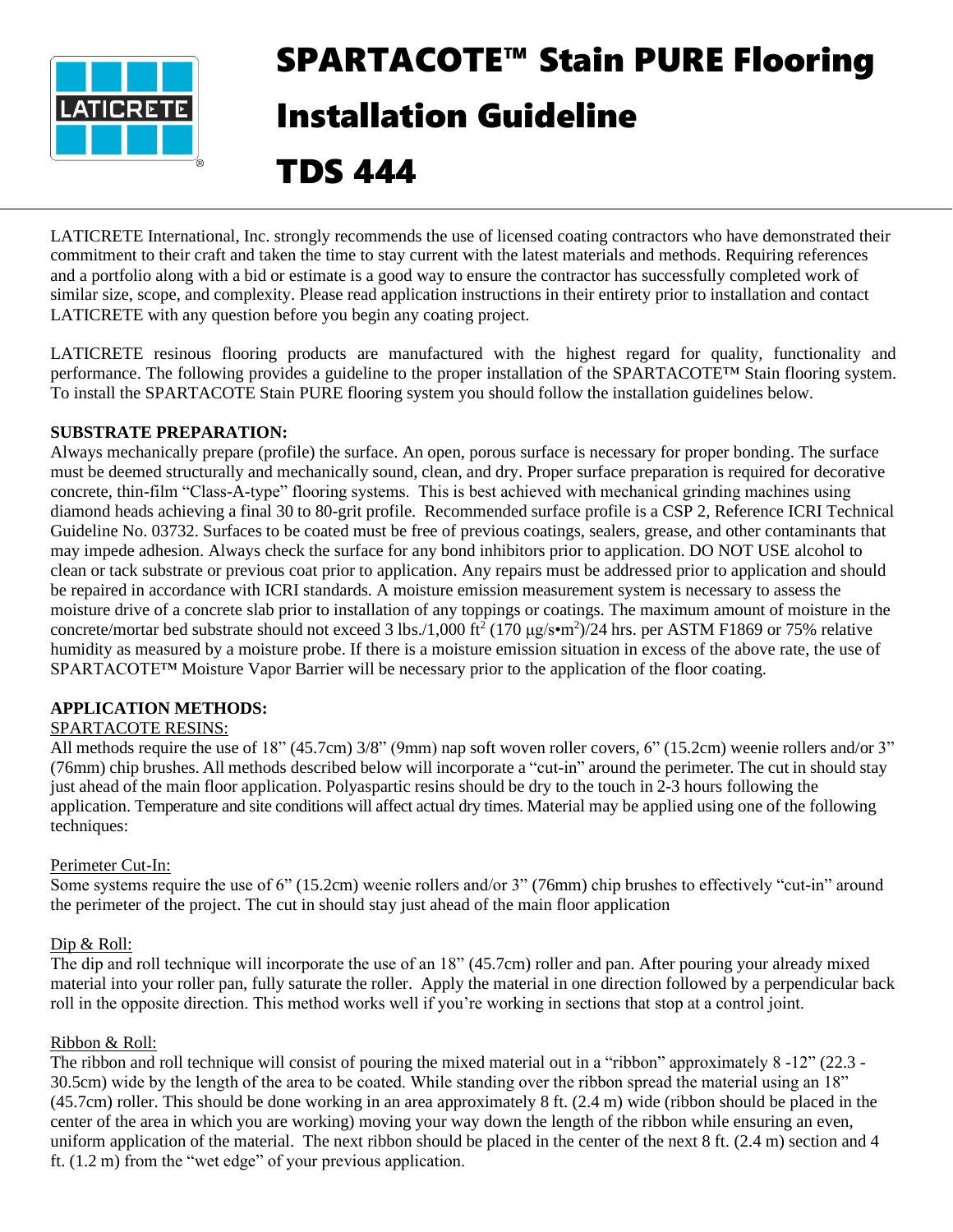## Top/ Seal Coat Broom & Roll:

For larger square footage installation, applicators may find it advantageous to incorporate an asphalt seal-coat broom. Pour a ribbon of material at the back wall or starting point, spread the material using the broom (exactly as you would with a notched squeegee).

## SPARTACOTE™ VIVID DYE™

SPARTACOTE VIVID DYE is best applied with an airless backpack pump-up sprayer or good quality solvent-resistant sprayer.

## **MIXING MATERIAL**

## WB Epoxy Primer:

Combine Part A with Part B as packaged or at a 3:2 (A:B) mixing ratio (by volume). Mechanically mix with a power drill at low speed for approximately 2 minutes. No induction time is required prior to use. If micro-media agents are to be incorporated, they are to be added after thoroughly mixing A and B. Material may be thinned with up to 10% water.

## Polyaspartic Clear Coats:

Do not mix until ready for immediate use. Using a separate mixing vessel combine the SPARTACOTE FLEX PURE™ parts A&B at 1 1:1 ratio (by volume) and mix for 2 minutes with a slow speed drill or paddle mixer making sure to scrape the sides and bottom of the bucket. Avoid creating a vortex, as it will induce air to the mix.

## SPARTACOTE VIVID DYE:

VIVID DYE can be mixed with either acetone or water. Mixing with acetone will yield a short dwell time, with consistent color. This mixture will penetrate fairly dense concrete surfaces. Mixing with water will yield a long dwell time, with increased marbling. Surface needs to be porous. NOTE: If mixing with water a longer cure time will be needed to assure that the water is completely evaporated prior to the application of the SPARTACOTE polyaspartic coating.

Mix the entire contents of the 5 oz.  $(148 \text{ mL})$  dye concentrate with 1 gal.  $(3.8 \text{ L})$  of the desired liquid diluent. Mix the entire contents of the 25 oz. (740 mL) dye concentrate with 5 gal. (19 L) of the desired liquid. Drying times can be dramatically affected by temperature and humidity if diluted with water rather than acetone. Application must be made to concrete with a temperature higher than  $50^{\circ}F(10^{\circ}C)$  and maintained at this temperature or above for a minimum of 4 hours after application. Typical dry time is 30 seconds to 30 minutes at 70 $\degree$ F (21 $\degree$ C) and 50% relative humidity. Dry times are also dependent upon the water or solvent carrier ratios. Actual dry time will be affected by site conditions, humidity and temperature.

# **APPLYING THE PRODUCT**

# Application of the SPARTACOTE VIVID DYE Concrete Stain:

Always complete a job site sample prior to applying on the entire surface to confirm results. Using an airless backpack pump spryer apply SPARTACOTE VIVID DYE in light spray applications (See SPARTACOTE Vivid Dye [SDS](https://cdn.laticrete.com/~/media/product-documents/safety-data-sheets/spartacote-vivid-dye-sds_us_english.ashx) for proper protective equipment and safe handling prior to spraying). Once the subsequent dye application has dried, additional light applications of the same color or other colors can be put down to build color depth or create marbling effects. Maintain a maximum 100-grit level profile to allow for optimal sealer adhesion and durability.

## Application of Primer/ Seal Coat:

Following the application of the SPARTACOTE VIVID DYE, be certain that the substrate is free of any moisture or other contaminants. Install following one of the application methods shown above. Small chip brushes may be used along the perimeter and in more difficult to reach areas. SPARTACOTE WB EPOXY PRIMER should be installed at a 4-8 mils  $(0.1-0.2 \text{ mm})$  thickness. This will typically be around 400 ft<sup>2</sup>/gallon  $(9.8 \text{ m}^2/\text{L})$  @ 4 mil thick to 200 ft<sup>2</sup>/gallon  $(4.9 \text{ m}^2/\text{L})$ @ 8 mil thick. It will typically be dry to the touch 2-3 hours after application, depending on ambient temperature, slab temperature and humidity. Please note that some of the concrete dye will bleed into this primer/ seal coat. This is a normal occurrence and should be expected. Prior to re-coating, SPARTACOTE WB EPOXY PRIMER should be lightly sanded with a floor sander with a 60-screen pad or equivalent. Following sanding, the area should be given a quick solvent wipe with acetone or other adhesion promotor prior to re-coating. Never use alcohol to clean the floor.

Application of Top Coat: Apply a second 8 mil (0.2mm) thick coat of SPARTACOTE FLEX PURE Clear using an application method mentioned above, at a rate of 200 ft<sup>2</sup>/ gallon (4.9 m<sup>2</sup>/L). Optional: SPARTACOTE GRIP<sup>TM</sup> Traction Additive may be used in the top coat to provide for increased texture and traction. SPARTACOTE GRIP Traction Additive is a polymer sand that can be suspended into the material during the mixing process. Amount added can range from 1 - 3